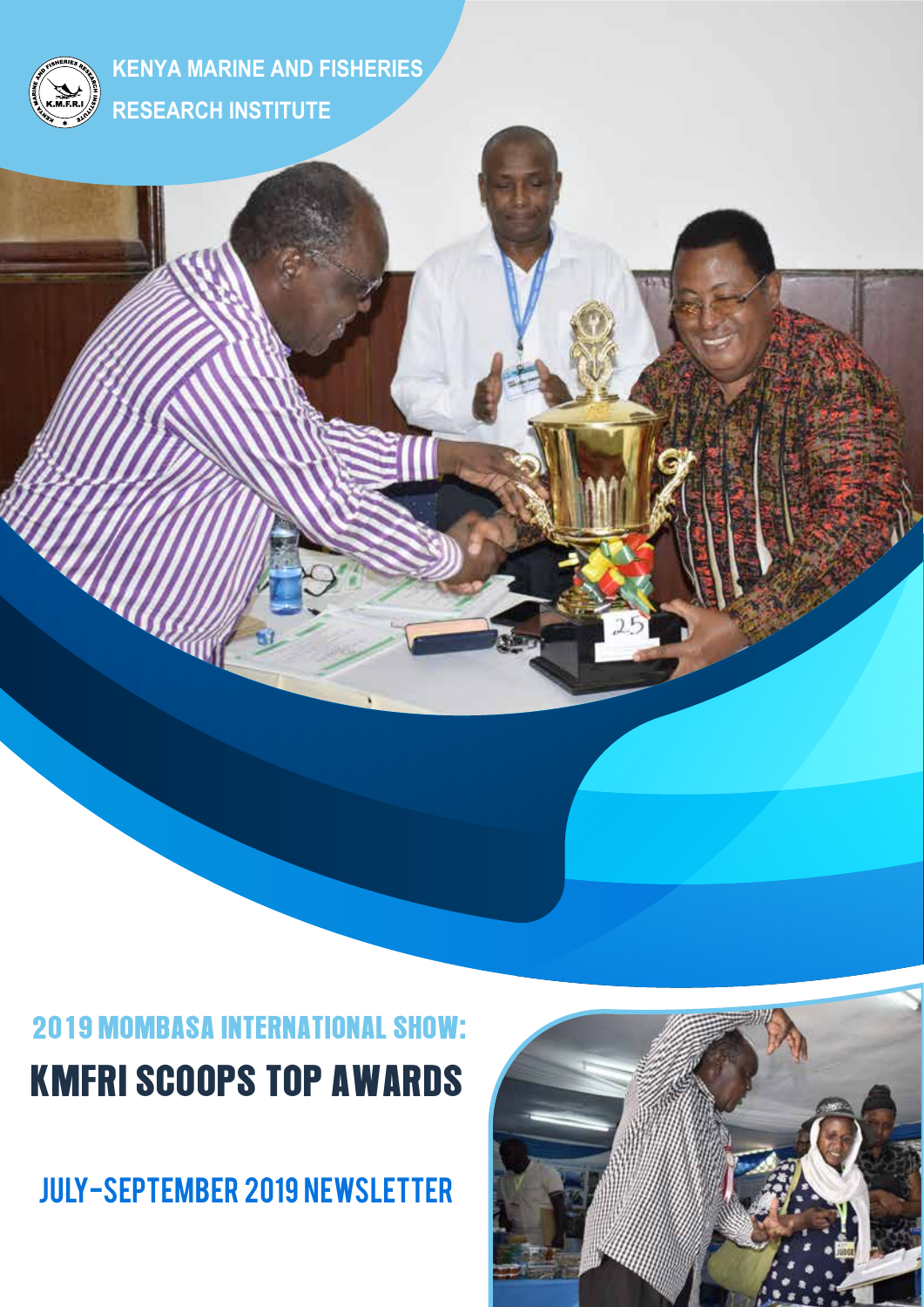#### *By PAUL KIMANZI, AGNES MUKAMI and GLADYS MWAKA*

Kenya Marine and Fisheries Research Institute (KMFRI) joined the world in marking the International Coastal Cleanup Day in an exercise that participants drawn from the institute's staff and volunteers participated. The exercise was conducted in Mkomani and Jomo Kenyatta Public Beach on September 21, 2019 in which

different trashes were collected. In the latter beach alone, eight bags of trash weighing 48.5 kg were collected within an hour, painting a grim picture on the alarming rate of beach pollution. A similar activity was conducted by KMFRI Gazi station on 16th the same month in which several groups joined members of the community of Gazi Bay including students from local schools to participate in the clean-up activity. The total amount collected was 1272 kg after only two hours of cleaning, compared to 720 kg collected during last year's event, raising a major concern on the effectiveness of the awareness campaigns that were earlier done in the area on the effects of plastic pollution. The exercise was undertaken on a three kilometres distance along the landing site beach of Gazi in which groups such as Base Titanium, Kwale International Sugar Company Limited (KISCO), SAFE Pwani, Gazi Bay Beach Management Unit, Gazi Women Boardwalk Group and Gazi Youth Environmental Group participated. KMFRI's Mombasa Center Director Dr. Eric Okuku who presided over the Mkomani and Kenyatta Beach exercise underscored the need to establish the origin of the trashes as a way of finding a lasting solution to the beach pollution menace.

"We have colleagues working all over the world, collecting data on what we find along the beaches. We identify what we find on the beaches, the quantities, and the possible origins of what we call a brand audit, that is, the kind of brand they are, the countries of origin or the companies that produce them," said Dr Okuku. At the end of the exercise, the trashes were tallied. It was established that some of the leading polluters along Kenyatta Beach included plastic bottles, food wrappers, take away containers, bottle caps, foam fragments as well as cigarette lighters. Other trash collected included straws, condoms, diapers, lollipop sticks, pegs among other types. Generally, 21 types of trashes were collected and tallied. The institute is running a programme known as Kenya Marine Debris Volunteer Programme (KMDVP) which has been in the forefront to clean up coastal.

Dr. Okuku said that plastic pollution is a new phenomenon for African countries adding that Africa is now working on baseline data on the amount of plastic that is leaking to the ocean and that is in the ocean so as to control the pollution. KMFRI has played a key role in providing data and information on plastic pollution along the coastal beaches which can greatly guide the country in policymaking. The institute has been involved in a coastal cleanup especially along Mkomani since 2014. Data are collected every Thursday on a weekly basis.Dr. Okuku explained that the recyclable trashes such as hard plastics and plastic bottles

collected are kept for a recycler who comes occasionally to collect them adding that KMFRI works in

collaboration with Kenya Wildlife Service (KWS) who take the rest of the unrecyclable trashes to Kibarani dumpsite.However, questions were raised over the management of the dumpsite, with Dr. Okuku expressing fears that if the site is not properly managed the trashes will eventually find their way back to the ocean.

According to the United Nations, ingestion of plastic kills an estimated 1 million marine birds and 100,000 marine animals each year. At least 800 species worldwide are affected by marine debris, and as much as 80 per cent of that litter is plastic. It is estimated that up to 13 million metric tons of plastic end up in the ocean each year—the equivalent of a rubbish or garbage truck load's worth every minute. Fish, seabirds, sea turtles, and marine mammals can become entangled in or ingest plastic debris, causing suffocation, starvation, and drowning. Humans are not immune to this threat: While plastics are estimated to take up to hundreds of years to fully decompose, some of them break down much quicker into tiny particles, which in turn end up in the seafood we eat. According to a report published in Environmental Pollution in June 2018, the average person eats

70,000 microplastics each year.

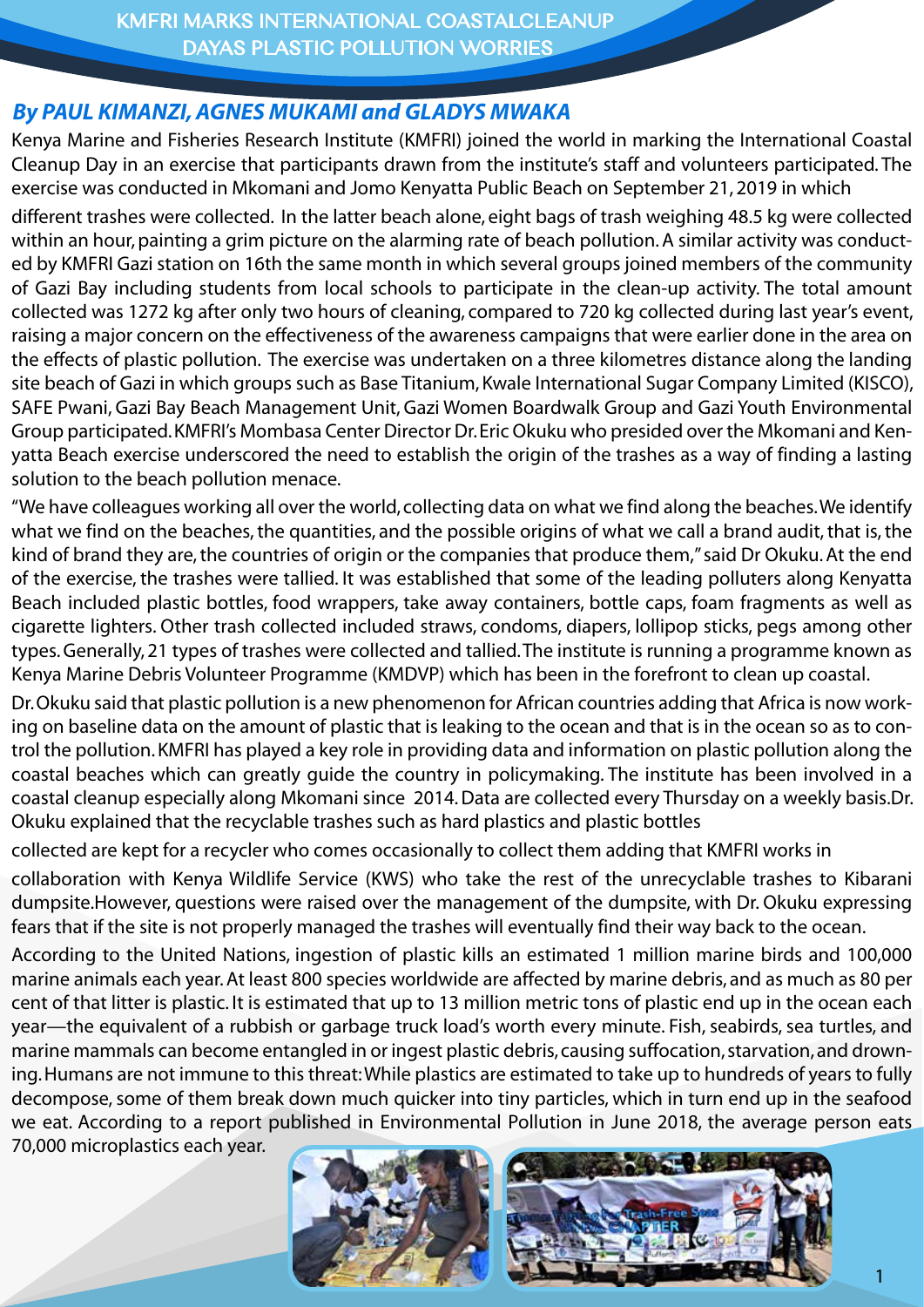#### *By MARTHA MWAMBURI*

The ability to explore the deep waters in the ocean is becoming extremely important for researchers to understand the nature of the seawater for the growth of the blue economy and predict future scenarios including climate change.

Every year, Kenya Marine and Fisheries Research Institute (KMFRI) conduct research in the Indian Ocean using RV. Mtafiti. One such research was the Fisheries and Hydro –Acoustic and Environment Survey of Kenya's Territories Waters and the Exclusive Economic Zones (EEZ) which kicked off on 2nd October and ended on 14th October 2019.

This cruise covering the Territorial waters and the EEZ was divided into blocks. Block one was Lamu, block two was Kilifi and block three was Kwale. The cruise was led by Dr. Tsuma Jembe assisted by two young female scientists; Josephine Njeru and Amina Makori who were the team leaders.

The researchers focused on studying seawater properties by measuring the amounts of oxygen, phosphates, nitrates and trace elements. The water samples were analyzed onboard RV Mtafiti.

The scientists also researched on the biological aspects of the ocean. These included common mainly microscopic living organism in the ocean known as zooplankton and phytoplankton.

KMFRI Scientists further assessed the marine biodiversity which included marine mammals, sea birds and turtles. Lastly they assessed the types and distribution of microplastics in the ocean, which would determine the level of pollution.

This data will help to address the challenges facing the development of the blue economy in Kenya such as pollution and its effects on marine creatures. It will also help the government to form policies which will help the blue economy thrive.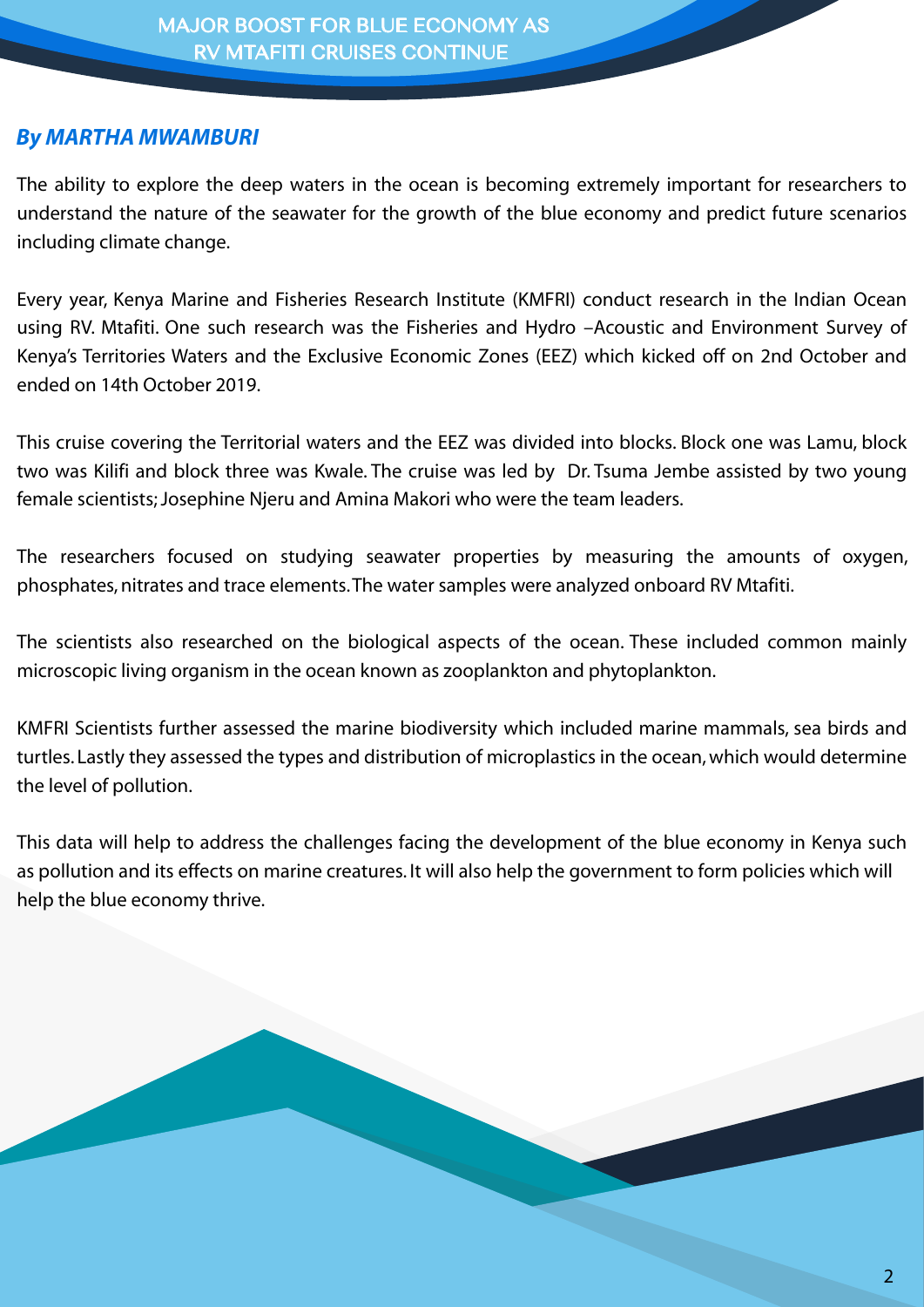# *By PAUL KIMANZI*

Kenya Marine and Fisheries Research Institute (KMFRI) joined the world in celebrating the International Day for the Conservation of the Mangrove Ecosystem on 26 July 2019, at Vanga, SouthCoast, KwaleCounty amid calls for restoration of these crucial tropical trees all over the world.

Top environmentalists who attended the event stressed on the need to conserve mangroves arguing that these ecosystems contribute to food security, and protection of coastal communities.

Chief Conservator of Forest (CCF), who was the chief guest during the event, Mr. Julius Kamau said that there should be teamwork among different forest stakeholders in mangrove conservation, adding that failure to manage the mangroves ecosystem leaves everyone defenselessly exposed, as sea has continued to encroach on human inhabitants.

"Let's develop a culture of protecting and conserving our forests," Mr. Kamau said, lamenting that some forests have no management plans.

The CCF further called on media to create awareness on forest conservation because the vast majority of Kenyans know little about the importance of ecosystem management.

Mangroves are rare, spectacular and prolific ecosystems on the boundary between the land and sea. These extraordinary ecosystems contribute to the wellbeing, food security, and protection of coastal communities globally.

They support rich biodiversity and provide a valuable nursery habitat for fish and crustaceans. Mangroves also act as a form of natural coastal defence against storm surges, tsunamis, rising sea levels and erosion. Their soils are highly effective carbon sinks, sequestering vast amounts of carbon.

KMFRI Board of Management (BoM) Chairman Hon. John Mumba, who was also in attendance, thanked various forest stakeholders for joining hands in supporting forest conservation initiativesstating that Vanga has about 450 hectares of mangroves forest which must be taken good care of. In his address, KMFRI Chief Scientist Dr. James Kairo, said there should be dedicated effort to support management of mangroves in Kenya.

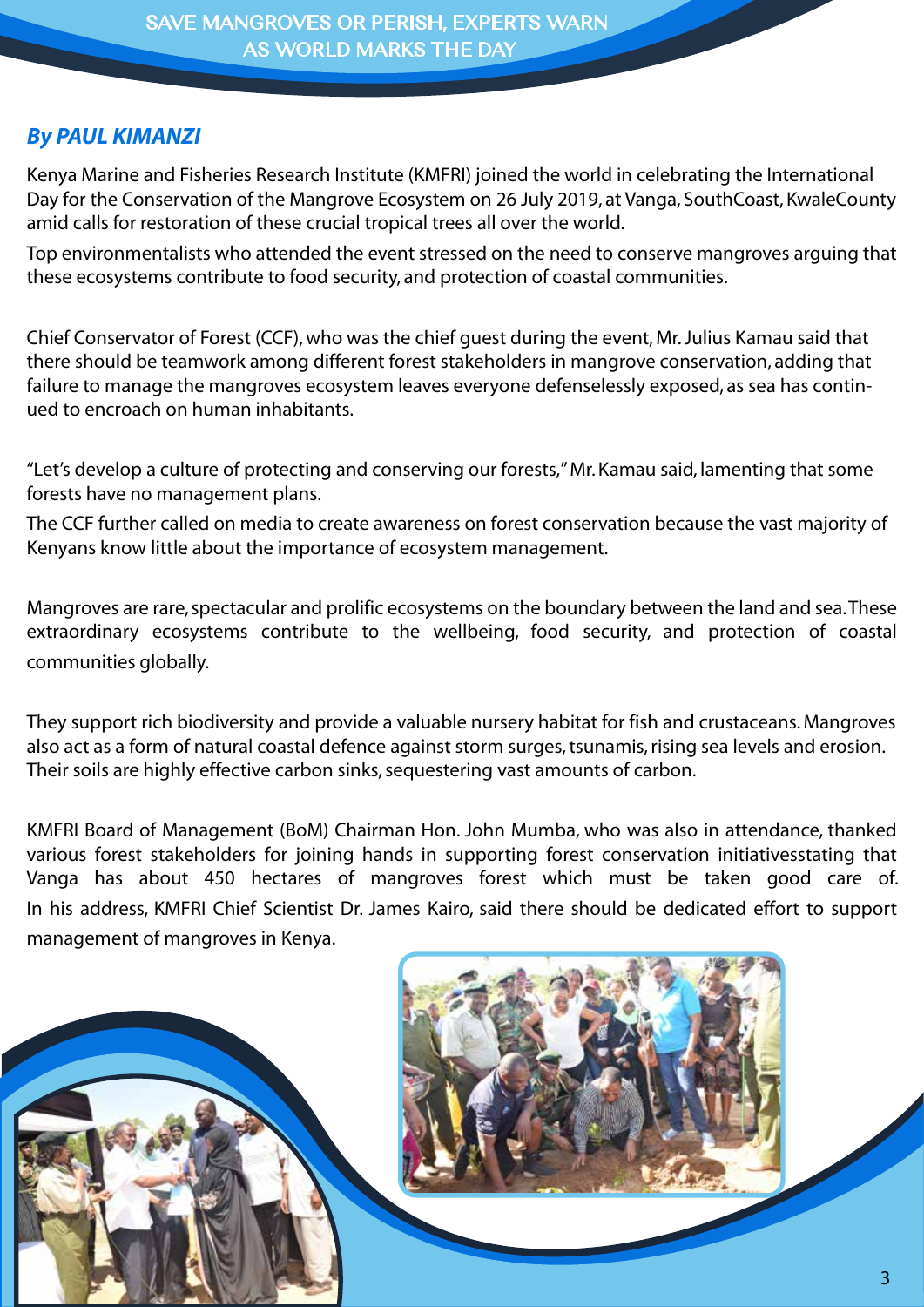HOW REINTRODUCTION OF NILE TILAPIA HAS REVIVED LAKE NAIVASHA FISHERY

## *By EDNA WAITHAKA*

Data from Kenya Marine and Fisheries Research Institute (KMFRI) show the reintroduction of Nile tilapia inLake Naivasha under the Economic Stimulus Programme (ESP) has transformed the dwindling fishery, recording improved catch from 5.9 metric tons in 2013 to 1100 metric tons in 2017 translating to 67 per

cent of the total annual catch.

Information published in the Fisheries and Aquaculture Journal indicates Nile tilapia was first introduced

into Lake Naivasha in 1967 in order to diversify and boost the deteriorating fishery of the lake. However, it disappeared from the lake in 1971 but was later reintroduced by the Kenya government during 2011 and 2014 under the ESP.



*A sample catch of fresh Nile tilapia from Lake Naivasha*

Nile tilapia, whose scientific name is *Oreochromis niloticus,* is one of the most economically important fish species sustaining many inland fisheries around the world. This is because it is hardy and easily adapts to novel environments due to its plasticity in feeding, competitiveness and reproductive success as it providesparental care to its young, according to information published in the Research Gate database. The fish has adapted and established viable populations within the lake overtaking the previously dominant Common carp, Cyprinus carpio.

The successful establishment of this species in Lake Naivasha is attributable to a number of factors. First, thousands of fingerlings of this species were deliberately introduced into the lake by the Department of Fisheries, in collaborations with local Beach Management Units and other stakeholders. Second, Nile tilapia is known to be a resilient and fast-growing species which easily adapts to new habitat conditions. Third, water levels of the lake have consistently remained high, thus provided conducive habitat for feeding, breeding and refuge for the species.

However, records from KMFRI indicate that Nile tilapia, among other key fish species in Lake Naivasha is currently being overexploited. This is witnessed by the landing of all the beaches. Indiscriminate use of illegal fishing gears and poor fishing methods are the main risks to the established population of O. niloticus and the various other species, which may adversely affect the overall fishery production in the long run. Fisheries managers are encouraged to design appropriate regulatory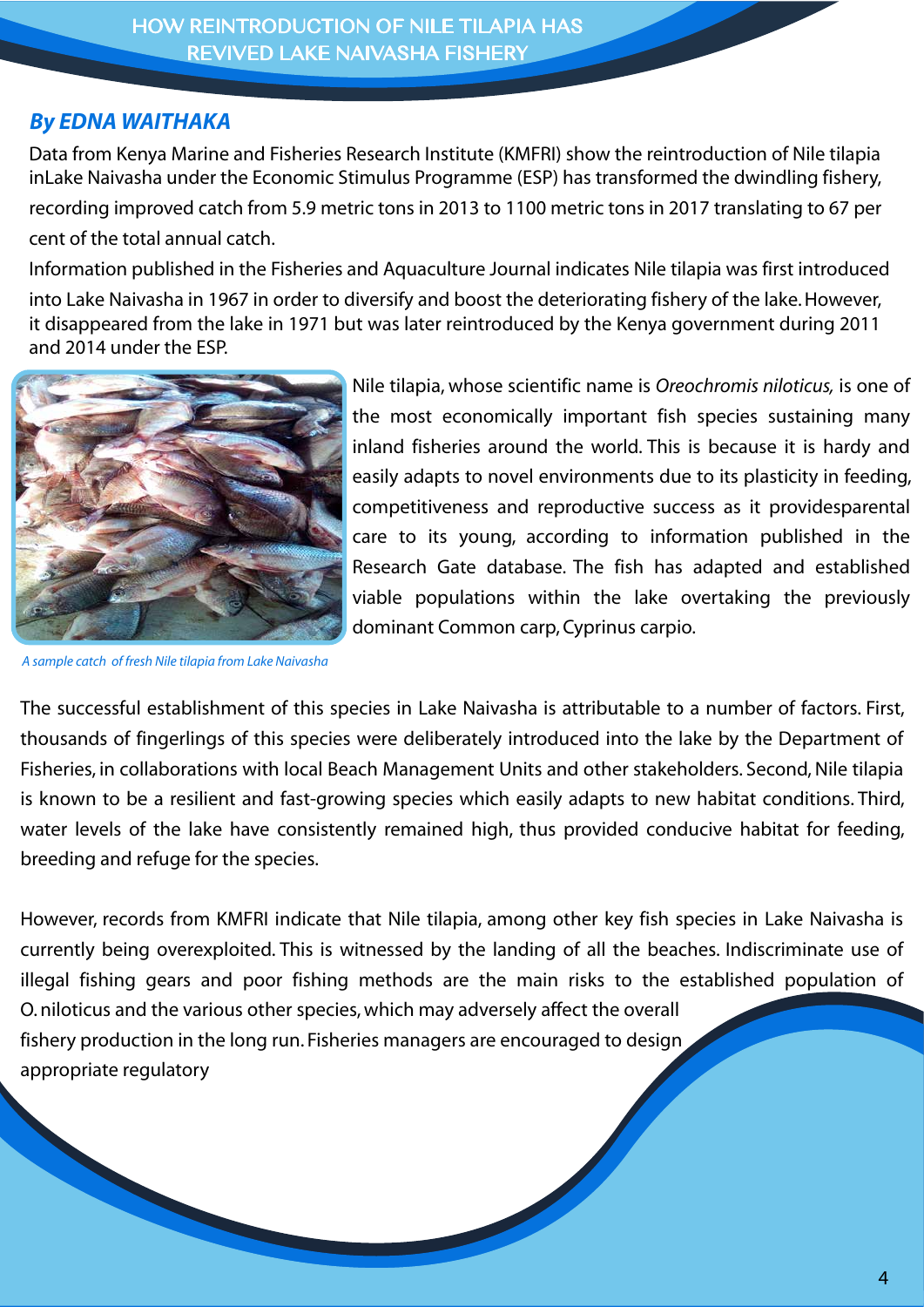# *By PAUL KIMANZI*

Research scientists at Kenya Marine and Fisheries Research Institute (KMFRI) signed their scientific targets as formulated in their Balance Score Card (BSC) in an exercise presided over by the Deputy Director in charge of Marine and Coastal System Dr. Renson Ruwa.

In his speech, Dr Ruwa lauded the researchers for their exemplary work, adding that the BSC will help stimulate their performance. Dr. Ruwa also urged the staff to work towards achieving their targets by keeping track of alltheir activities to make it easier for them to produce evidence.

'BSC is a performance tool that is not used to punish you but rather to enhance your productivity,' said Dr. Ruwa.

'Every time you are here, your motivation will be to score,' the Deputy Director said expressing optimism that the BSC will help stimulate the performance of the researchers.

The scientists signed in a tier depending on their seniority with the Chief Scientist Dr. Johnson Kazungu appending his signature first followed by Principal Research Officers, Senior Research Officers, Research Officers Iand II and so on, in that order.

In his closing remarks, Dr. Ruwa encouraged the senior staff to ensure a smooth succession by mentoring officers below them.

Senior scientist and the Assistant Director (Oceanography and Hydrography) Dr. Joseph Kamau, in his address, echoed Dr. Ruwas remarks urging the scientists to keep on documenting all their activities.

'I encourage everyone to perform and excel,' Dr Kamau said.

Assistant Director Planning and Socioeconomics Dr. Jacob Ochiewo, in his remarks, praised the harmonized BSC adding that it will make work easier for the researchers.

'I want to appreciate the BSC Secretariat. Since we started the process, now it is officially rolled out.

The institute has two unique types of BSC. The first kind is the one containing scientific targets signed by the researchers while the second type is signed by the support departments which entails human resource, finance, public relations and so on. Research is the KMFRI's core mandate.

The BSC is a strategic performance measurement model developed to translate an organization's mission and vision into actual (operational) actions (strategic planning). In addition, it provides information on the



*KMFRI Researcher Ms. Lilian Nduku signs 2019 BSC*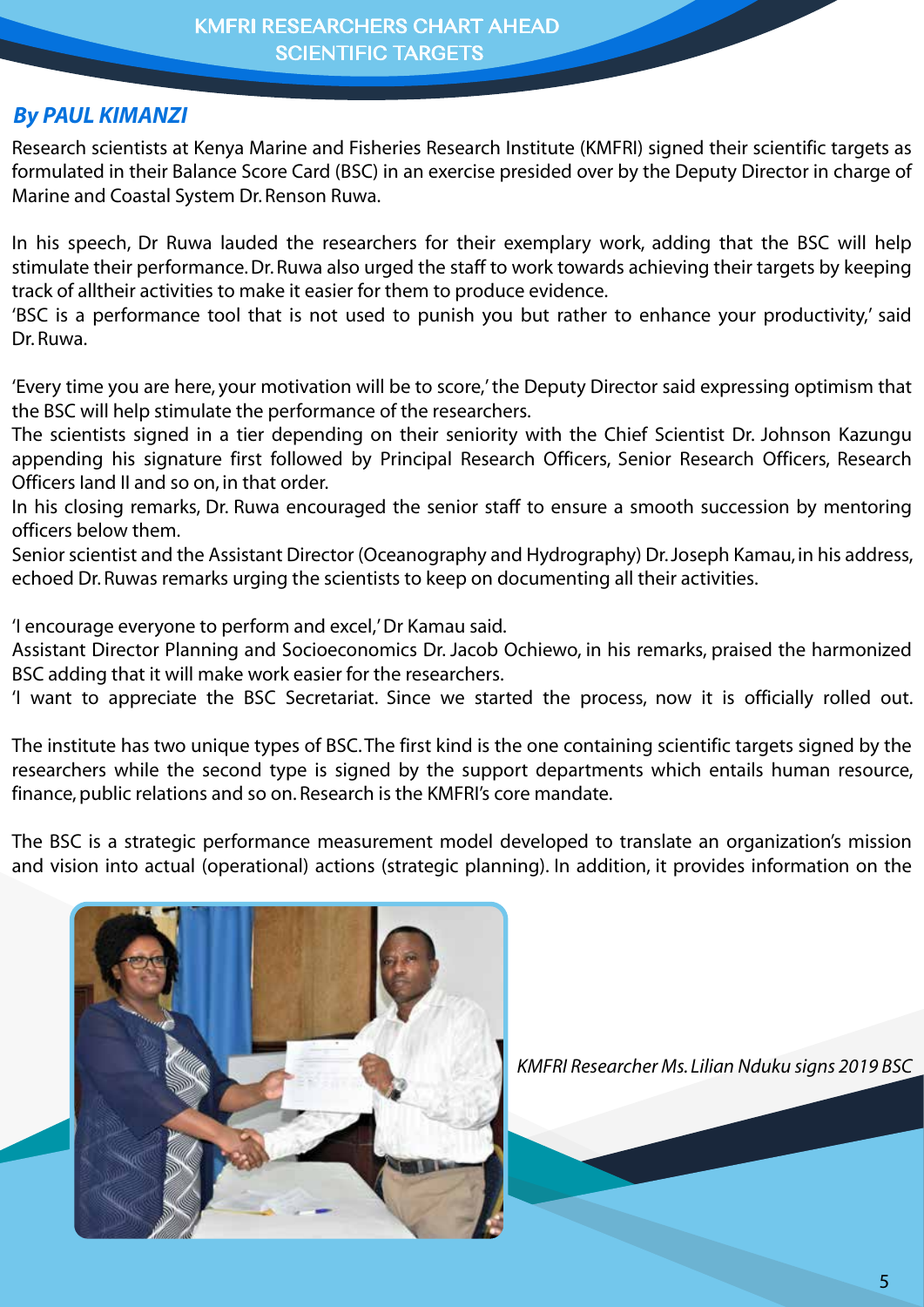#### *By JOB MWAMBURI*

Recent data released by scientists from Kenya Marine and Fisheries Research Institute (KMFRI) indicate the weed invasion in Lake Victoria has been on the rise since February 2018. The highest peak spread across an area of 17, 372.62 Ha in December 2018, then steadily declined to the 6,299.10 Ha in March 2019.

The analysis of data on biological control agents shows the weevil, Neochetina spp. has had the greatest impact on the water hyacinth mats within Homa Bay, unlike other hot spots, possibly due to the existence of larger populations of remnant weevils left behind within fringe weeds after previous invasions.

Notable water quality effects included the observed hypoxic conditions at most of the shallow areas of the bay. KMFRI Scientists recommend the continuous surveillance and monitoring to better guide on better methods of control and eradication of the weed; and movement patterns, so as to enhance the safety of the resource users.

The research was done by the institute's freshwater scientists based in Kisumu whose studies focused on different issues of concerns and embarked on the dissemination of research findings for more engagement and sharing on challenges and possible areas of collaboration.

The key information on the trends in coverage and re-appearance of water hyacinth within the Nyanza Gulf was repackaged in a fact sheet titled 'Monitoring and mapping of water hyacinth and other floating macrophytes in Lake Victoria for improved water hyacinth surveillance to inform resource users" Fact Sheet no: KMF/RS/2019/PB/C 2.7.

The dissemination of repackaged scientific data and information is considered to be a faster means of sharing knowledge and translation of scientific recommendations for adoption or implementation. This also provides an opportunity for KMFRI to enhance its visibility in the marine and fisheries innovative research. The data release activity to place on various dates in March 25th – 28th and May 16th – 17th in all the five counties that border Lake Victori; that is (Migori, Homa Bay, Kisumu, Siaya and Busia).

The invasive water hyacinth is considered a menace in most aquatic ecosystems due to its fast growth characteristics and the associated ecological and socio-economic impacts to water users. The quarterly monitoring information on coverage of water hyacinth and other floating macrophytes was collected through desk-based analysis of satellite images, and field ground-truthing and sampling areas under the water hyacinth cover and exposed control sites.



*Unhealth status of water hyacinth and succession by other floating macrophytes in the Winam gulf*



*Dissemination meeting at Migori County Director of Fisheries Office on 27th March 2019 (2nd R-L: The Migori County: County Executive Committee member (CEC Agriculture /Fisheries); Chief Officer Fisheries and County Director of Fisheries)* 6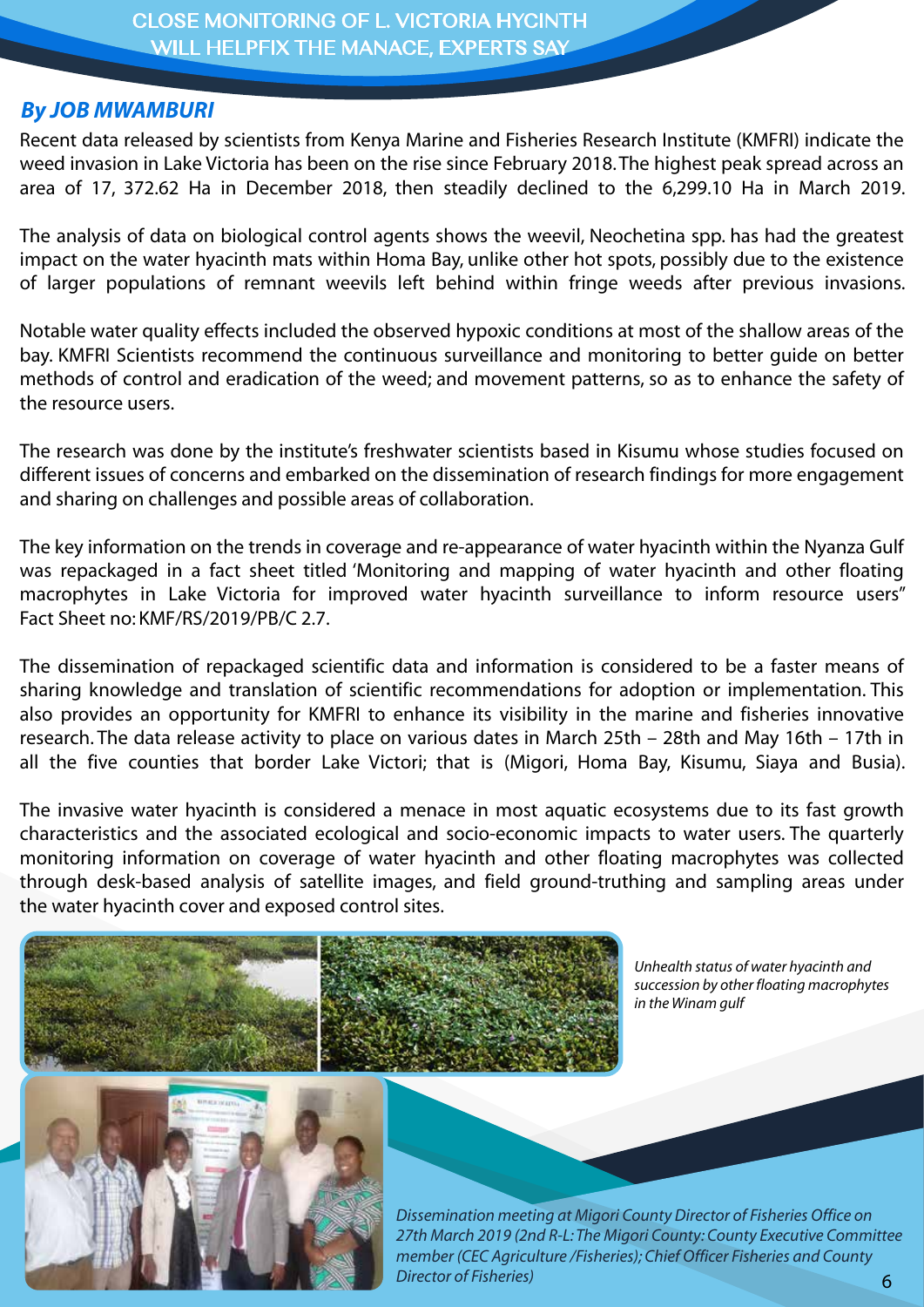

*KMFRI's Show Committee Chairman Dr. Peter Oduor Odote presents a trophyto BoM Chair Hon. John Safari Mumba as KMFRI Director Prof. James Njiru looks on*

*Dr. Odote takes a judge through KMFRI's stand Volunteers sort out trash collected along Kenyatta Beach during the cleanup*



*Volunteers match towards Mukomani Beach to collect trash during International Coastal Cleanup exercise*

*Dissemination meeting at Migori County Director of Fisheries Office on 27th March 2019 (2nd R-L: The Migori County: County Executive Committee member (CEC Agriculture /Fisheries); Chief Officer Fisheries and County Director of Fisheries)*



*A sample catch of fresh Nile tilapia from Lake Naivasha*



Dissemination meeting at Migori County Director of Fisheries Office on<br>27th March 2019 (2nd R-L: The Migori County: County Executive Committee<br>member (CEC Agriculture Fisheries)<br>Director of Fisheries)<br>Director of Fisheries



*KMFRI BoM Chair Hon. John Safari Mumba is assisted by the Institute's Chief Scientist Dr. James Kairu to plant mangrove during World Mangrove Management day at Vanga*



*KMFRI Deputy Director Dr. Enock Wakwabi hands over constitution on mangrove management to CFA of VAJIKI as Head of Forest Management Planning Dr. Elizabeth Wambugu looks on*



*Unhealth status of water hyacinth and succession by other floating macrophytes in the Winam gulf*



*Members from across Africa during a training*